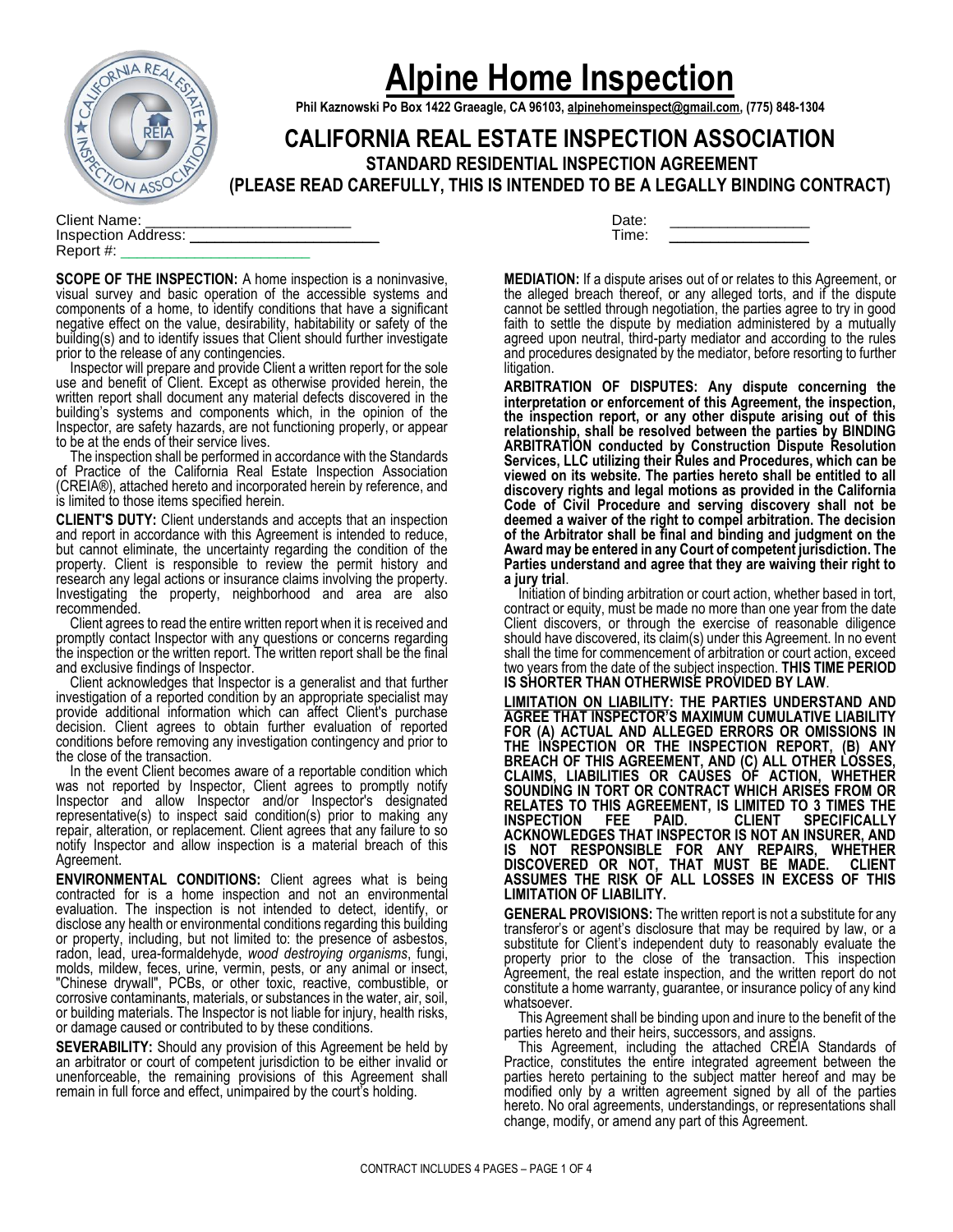Each party signing this Agreement warrants and represents that he/she has the full capacity and authority to execute this Agreement on behalf of the named party. If this Agreement is executed on behalf of Client by any third party, the person executing this Agreement expressly represents to Inspector that he/she has the full and complete authority to execute this Agreement on Client's behalf and to fully and completely bind Client to all of the terms, conditions, limitations, exceptions, and exclusions of this Agreement.

**Client acknowledges having read and understood all the terms, conditions, and limitations of this Agreement, and voluntarily agrees to be bound thereby and to pay the fee listed herein.** Client understands that the inspection fee stated is for the initial inspection and report. Client agrees to pay for the inspector's time for any re-inspection or meetings with third parties at the hourly rate of \$200 per hour, including travel time. Client also agrees to pay for the inspector's time to participate in any legal or administrative proceeding at the hourly rate of \$250 per hour, including travel time. This includes time for depositions, research, and court or other appearances.

| Inspector    | Date                                                             | Client Signature (one signature binds all) |                                        | Date |
|--------------|------------------------------------------------------------------|--------------------------------------------|----------------------------------------|------|
| Total Fee \$ | Paid by (circle one): Cash/Check/Credit Card/Pay Pal/Venmo/Zelle |                                            | Payment acknowledged (circle one): y/n |      |

# **CALIFORNIA REAL ESTATE INSPECTION ASSOCIATION Residential Standards of Practice - Four or Fewer Units**

#### **Part I. Definitions and Scope**

These Standards of Practice provide guidelines for a *home inspection* and define certain terms relating to these *inspections*. Italicized words in these Standards are defined in Part IV, Glossary of Terms.

- A. A *home inspection* is a noninvasive visual survey and basic *operation* of the systems and *components* of a home which can be reached, entered, or viewed without difficulty, moving obstructions, or requiring any action which may result in damage to the property or personal injury to the *Inspector*. The purpose of the *inspection* is to provide the Client with information regarding the general *condition*  of the *building(s)* to assist client in determining what further evaluation, inspection, and repair estimates Client should perform or obtain prior to the release of contingencies.
- B. A *home inspection* report provides written documentation of material defects discovered in the *inspected building's systems* and *components* which, in the opinion of the Inspector, are *safety hazards*, are not *functioning* properly, or appear to be at the ends of their service lives. The report may include the *Inspector's* recommendations for correction or further evaluation.
- C. All further evaluation, inspection, and repair work needs to be provided by competent and qualified professionals who are licensed and/or certified.
- D. Client should consider all available information when negotiating regarding the Property.
- E. *Inspections* performed in accordance with these Standards of Practice are not *technically exhaustive* and shall apply to the *primary building* and its associated *primary parking structure*.
- F. Cosmetic and aesthetic *conditions* shall not be considered

#### **Part II. Standards of Practice**

A *home inspection* includes the *readily accessible systems* and *components,* or a *representative number* of multiple similar *components* listed in Sections 1 through 9 subject to the limitations, exceptions, and exclusions in Part III.

#### **SECTION 1 - Foundation, Basement, and Under-floor Areas**

- A. Items to be *inspected*:
	- 1. Foundation *system*
	- 2. Floor framing *system*
	- 3. Under-floor ventilation<br>4. Foundation anchoring
	- 4. Foundation anchoring and cripple wall bracing
	- 5. Wood separation from soil
	- 6. Insulation
- B. The *Inspector* is not required to:
	- 1. Determine size, spacing, location, or adequacy of foundation bolting/bracing *components* or reinforcing *systems*
	- 2. Determine the composition or energy rating of insulation materials.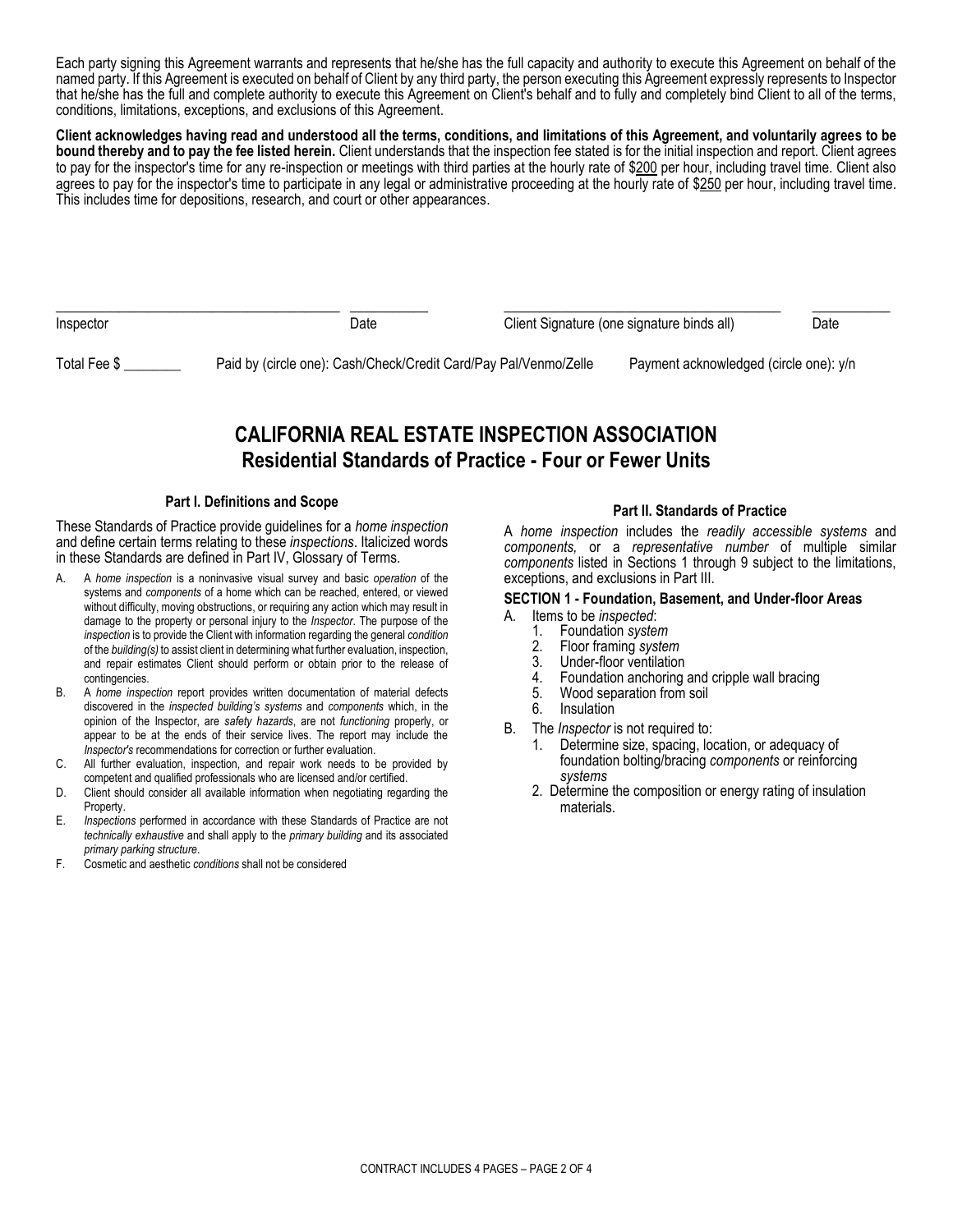# **SECTION 2 - Exterior**

- A. Items to be *inspected*:
	- 1. Surface grade directly adjacent to the *buildings*
	- 2. Doors and windows
	- Attached decks, porches, patios, balconies, stairways and their enclosures, handrails and guardrails
	- 4. Wall cladding and trim
	- 5. Portions of walkways and driveways that are adjacent to the *buildings*
	- 6. Pool or spa drowning prevention features, for the sole purpose of identifying which, if any, are present.
- B. The *Inspector* is not required to:
	- 1. *Inspect* door or window screens, shutters, awnings, or security bars
	- 2. *Inspect* fences or gates or *operate* automated door or gate openers or their safety devices
	- 3. Use a ladder to *inspect systems* or *components*
	- 4. Determine if ASTM standards are met or any drowning prevention feature of a pool or spa is installed properly or is adequate or effective.
	- 5. Test or *operate* any drowning prevention feature.

# **SECTION 3 - Roof Covering**

- A. Items to be *inspected*:
	- 1. Covering
	- 2. Drainage
	- 3. Flashings
	- 4. Penetrations
	- 5. Skylights
- B. The *Inspector* is not required to:
	- 1. Walk on the roof surface if in the opinion of the Inspector there is risk of damage or a *hazard* to the *Inspector*
	- 2. Warrant or certify that roof *systems*, coverings, or *components* are free from leakage

# **SECTION 4 - Attic Areas and Roof Framing**

- A. Items to be *inspected*:
	- 1. Framing
	- 2. Ventilation<br>3. Insulation
	- **Insulation**
- B. The *Inspector* is not required to:
	- 1. *Inspect* mechanical attic ventilation *systems* or *components* 2. *Determine* the composition or energy rating of insulation materials

# **SECTION 5 - Plumbing**

- A. Items to be *inspected*:
	- 1. Water supply piping
	- 2. Drain, waste, and vent piping
	- 3. Faucets, toilets, sinks, tubs, showers<br>4. Fuel gas piping
	- 4. Fuel gas piping<br>5. Water heaters
	- Water heaters
- B. The *Inspector* is not required to:
	- 1. Fill any *fixture* with water, inspect overflow drains or drainstops, or evaluate backflow devices, waste ejectors, sump pumps, or drain line cleanouts
	- 2. *Inspect* or evaluate water temperature balancing *devices*, temperature fluctuation, time to obtain hot water, water circulation, or solar heating *systems* or *components*
	- 3. *Inspect* whirlpool baths, steam showers, or sauna systems or *components*
	- 4. *Inspect* fuel tanks or *determine* if the fuel gas system is free of leaks
	- 5. *Inspect* wells, private water supply or water treatment *systems*

# **SECTION 6 - Electrical**

- A. Items to be *inspected*:
	- 1. Service equipment<br>2. Electrical panels
	- 2. Electrical panels<br>3. Circuit wiring
	- Circuit wiring
	- 4. Switches, receptacles, outlets, and lighting fixtures
- B. The *Inspector* is not required to:
	- 1. *Operate* circuit breakers or circuit interrupters
	- 2. Remove cover plates<br>3. Inspect de-icing syste
	- 3. *Inspect* de-icing *systems* or *components*
	- 4. *Inspect* onsite electrical generation or storage or emergency electrical supply *systems* or *components*

# **SECTION 7 - Heating and Cooling**

- A. Items to be *inspected*:
	- 1. Heating equipment<br>2. Central cooling equ
	- Central cooling equipment
	- 3. Energy source and connections
	- 4. Combustion air and exhaust vent *systems*
	- 5. Condensate drainage
	- 6. Conditioned air distribution *systems*
- B. The *Inspector* is not required to:
	- 1. *Inspect* heat exchangers or electric heating elements
	- 2. *Inspect* non-central air conditioning units or evaporative coolers
	- 3. *Inspect* radiant, solar, hydronic, or geothermal *systems* or *components*
	- 4. *Determine* volume, uniformity, temperature, airflow, balance, or leakage of any air distribution *system*
	- 5. *Inspect* electronic air filtering or humidity control *systems* or *components*

# **SECTION 8 - Building Interior**

- A. Items to be *inspected*:
	- 1. Walls, ceilings, and floors
	- 2. Doors and windows
	- 3. Stairways, handrails, and guardrails<br>4. Permanently installed cabinets
	- 4. *Permanently installed* cabinets
	- 5. *Permanently installed* cook-tops, mechanical range vents, ovens, dishwashers, and food waste disposals
	- 6. Absence of smoke and carbon monoxide alarms
	- 7. Vehicle doors and openers
- B. The *Inspector* is not required to:
	- 1. *Inspect* window, door, or floor coverings
	- 2. *Determine* whether a building is secure from unauthorized entry
	- 3. *Operate*, test or *determine* the type of smoke or carbon monoxide alarms or test vehicle door safety devices
	- 4. Use a ladder to *inspect systems* or *components*

#### **SECTION 9 - Fireplaces and Chimneys**

- A. Items to be *inspected*:
	- 1. Chimney exterior<br>2. Spark arrestor
	- Spark arrestor
	- 3. Firebox<br>4 Damper
	- 4. Damper<br>5. Hearth e
	- Hearth extension
- B. The *Inspector* is not required to:
	- 1. *Inspect* chimney interiors
	- Inspect fireplace inserts, seals, or gaskets
	- 3. *Operate* any fireplace or *determine* if a fireplace can be safely used